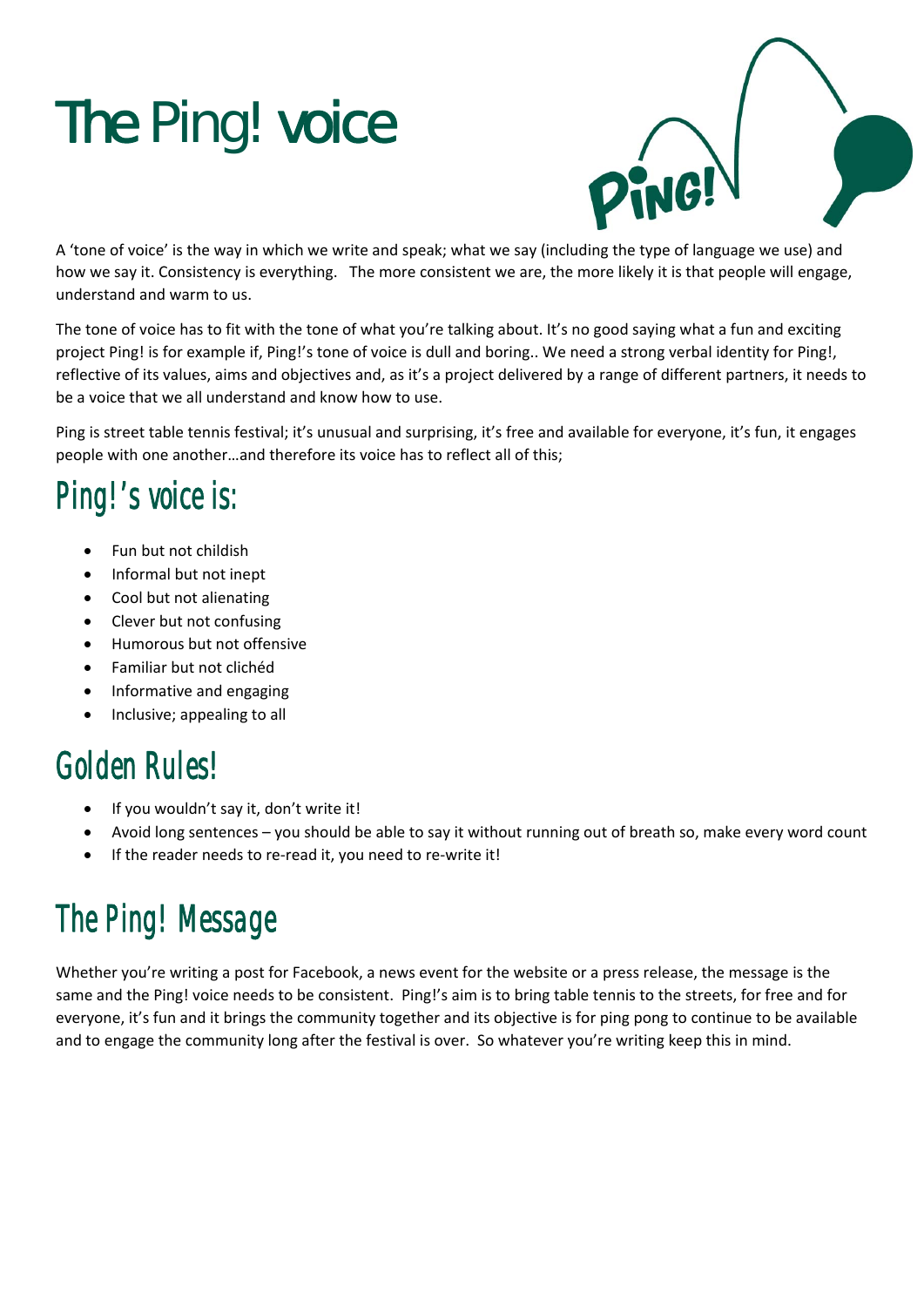### How to construct sentences

#### **Use short sentences to create punch and make a point**

With short sentences, your audience gets the whole message in one go; easy to understand means easy to remember and equals a more powerful communication. A sensible sentence length would be between 8 and 16 words long, any more than 32 words is hard to digest. The same applies to paragraphs – vary them but keep them short, around 4 or 5 sentences maximum. A long opening paragraph can be a real turn-off. Make every word necessary, if the sentence still makes sense and has the same impact without the word – then leave it out!

#### **Put yourself in the readers' position**

Think what will interest them; use a friendly, direct style, more like speech than formal writing. For example; if you are writing a post for about a forthcoming Ping! event; what might inspire you come down if you were the reader?

> Nip down to Smithy Row for the Ping! launch today! Check out the ping pong action with exhibition *matches, robots firing balls all over the place and loads of fun games for everyone. It's absolutely free so don't miss out!*

#### **Use exclamations and ask questions**

Exclamations grab attention, trigger emotions and emphasise feeling. Ask rhetorical and open questions to engage people, get their interest and encourage them to like us. Questions and exclamations are great for opening or closing a paragraph.

> *Check these guys playing ping pong with frying pans! What's the weirdest and most inventive bat you can come up with?*

**Never use the passive (the** *'then'***) where you can use the active (the** *'now***')**:

don't say for example; *'what a weekend was had at Ping! Bristol! Such fun everyone had when we met friends and played ping pong'*

it's much better as *'What a weekend at Ping! Bristol! Such fun meeting friends and playing ping pong!'*

#### **Include call to actions**

A call to action is a phrase that compels your reader to take action, you need to be persuasive without being overly bossy; 'check this out!', 'get down to Campbell Park for ping pong in the sun!', 'send us your Ping! pics!'

# Using the Ping! Language

 Use words that reflect the Ping! tone of voice; expressive, animated, energetic and humorous verbs and adjectives help to deliver the Ping! message

> Words like: *super, wow, fun, check out, awesome, exciting, action‐packed, fantastic, innovative, great, terrific, impressive, mega, for everyone*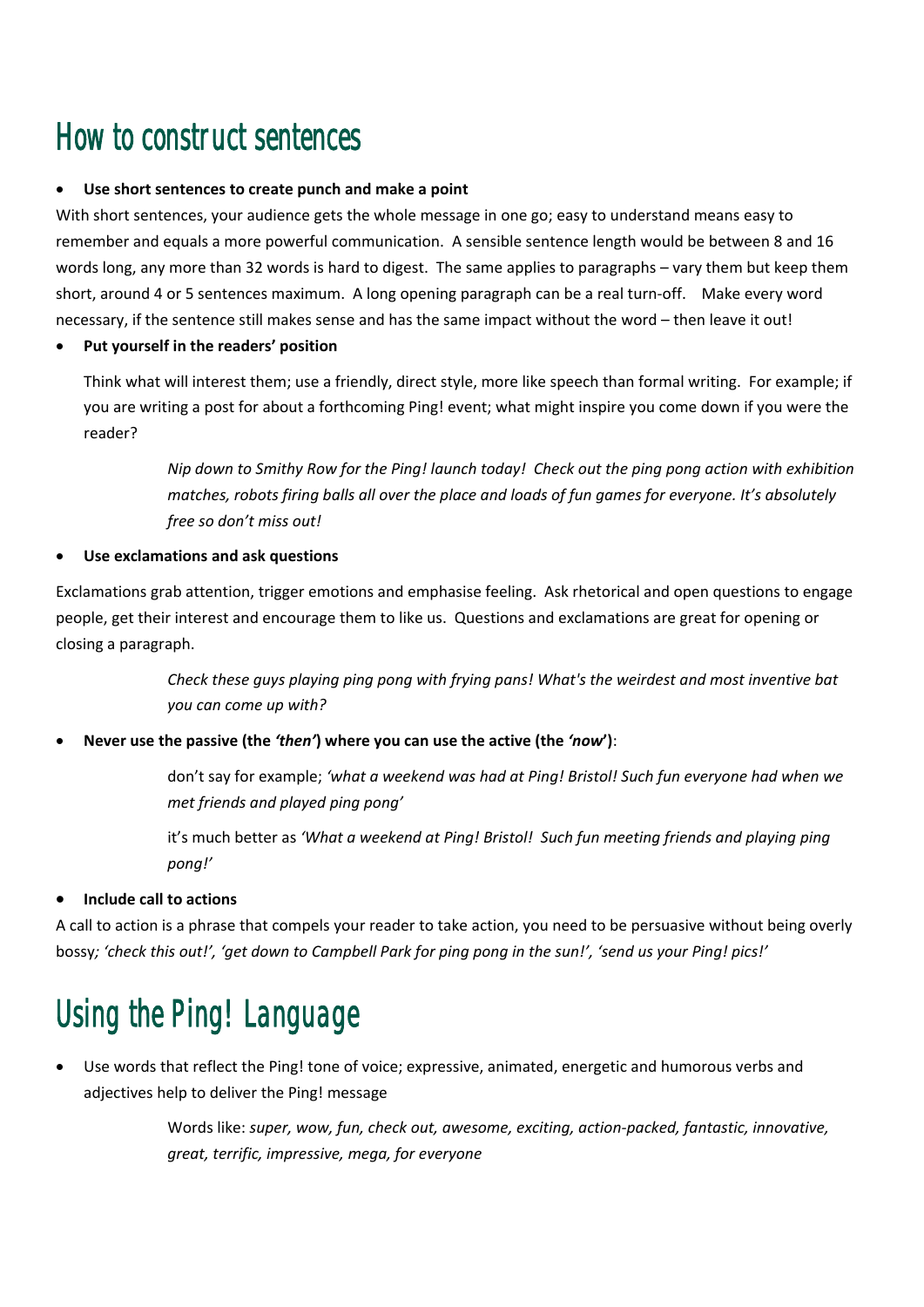Ping! is street table tennis, and while it's fun, surprising and imaginative, we want to avoid a perception of it being offbeat or eccentric.

> This would turn many people off... therefore don't use words like : *wacky, zany, whacko, bonkers, insane, demented*

- Try not to use jargon or technical words when everyday equivalents are available, remember your audience, they may not be familiar with table tennis terminology
- Don't exaggerate and use too many superlatives ‐ we want our readers to trust us, if we gush we lose authenticity
- Talk in terms of 'we' and 'us' Ping! is inclusive
- Never use a long word where a short one will do
- Use humour be cheesy and cheeky, but keep it clean!
- Puns and word play can be effective, the word Ping! can be used to great effect;

Some-Ping! is happening in your city!; get your Ping! on, any-Ping!; cham-Ping!; chom-Ping!; Gas-*Ping!, grip‐Ping!, looPing!, WhooPing!, showstop‐Ping!, whopPing!*

### The Ping! Voice Websites and Pages

Your Ping! City micro-site is your opportunity to tell your local community what the Ping! project is all about; what's happening, when and where. It should be specific to your city, informative and engaging, but as the most formal of the platforms, it should be without colloquialisms or slang; spelling and grammar must be spot on!

| Your voice is: Informative and engaging                                                                                                                                                                                                                                                                                                                                            |                                                                                                                                                                                                                                                                                                                                                                                                                           |                                                                                                                                                                                                                                                                    |  |
|------------------------------------------------------------------------------------------------------------------------------------------------------------------------------------------------------------------------------------------------------------------------------------------------------------------------------------------------------------------------------------|---------------------------------------------------------------------------------------------------------------------------------------------------------------------------------------------------------------------------------------------------------------------------------------------------------------------------------------------------------------------------------------------------------------------------|--------------------------------------------------------------------------------------------------------------------------------------------------------------------------------------------------------------------------------------------------------------------|--|
| Write like this:                                                                                                                                                                                                                                                                                                                                                                   | Not like this:                                                                                                                                                                                                                                                                                                                                                                                                            | Why?                                                                                                                                                                                                                                                               |  |
| Ping!, the innovative ping<br>pong festival is back in the<br>streets of Milton Keynes this<br>summer! Tables are popping<br>up in the train station, the Hub<br>and Campbell Park. It's free<br>for everyone to enjoy, so grab<br>a bat, and have yourself some<br>super fun by playing a little<br>ping pong! Check out<br>www.pinglengland.co.uk to<br>find your nearest table. | Ping! the project to encourage the<br>public to take up recreational table<br>tennis is being held again this year in<br>Milton Keynes commencing in June.<br>The tables will be located in many<br>public locations such as shopping<br>centres and parks. To participate the<br>player simply needs to obtain a free bat<br>and ball (available from the side of the<br>tables or a designated bat holder) and<br>play. | Text should be 'to-the-point',<br>clear and compelling, without<br>confusion and over-<br>complication.<br>It should include links to<br>additional information, which<br>can be included on other pages,<br>or maybe found on the national<br>website if generic. |  |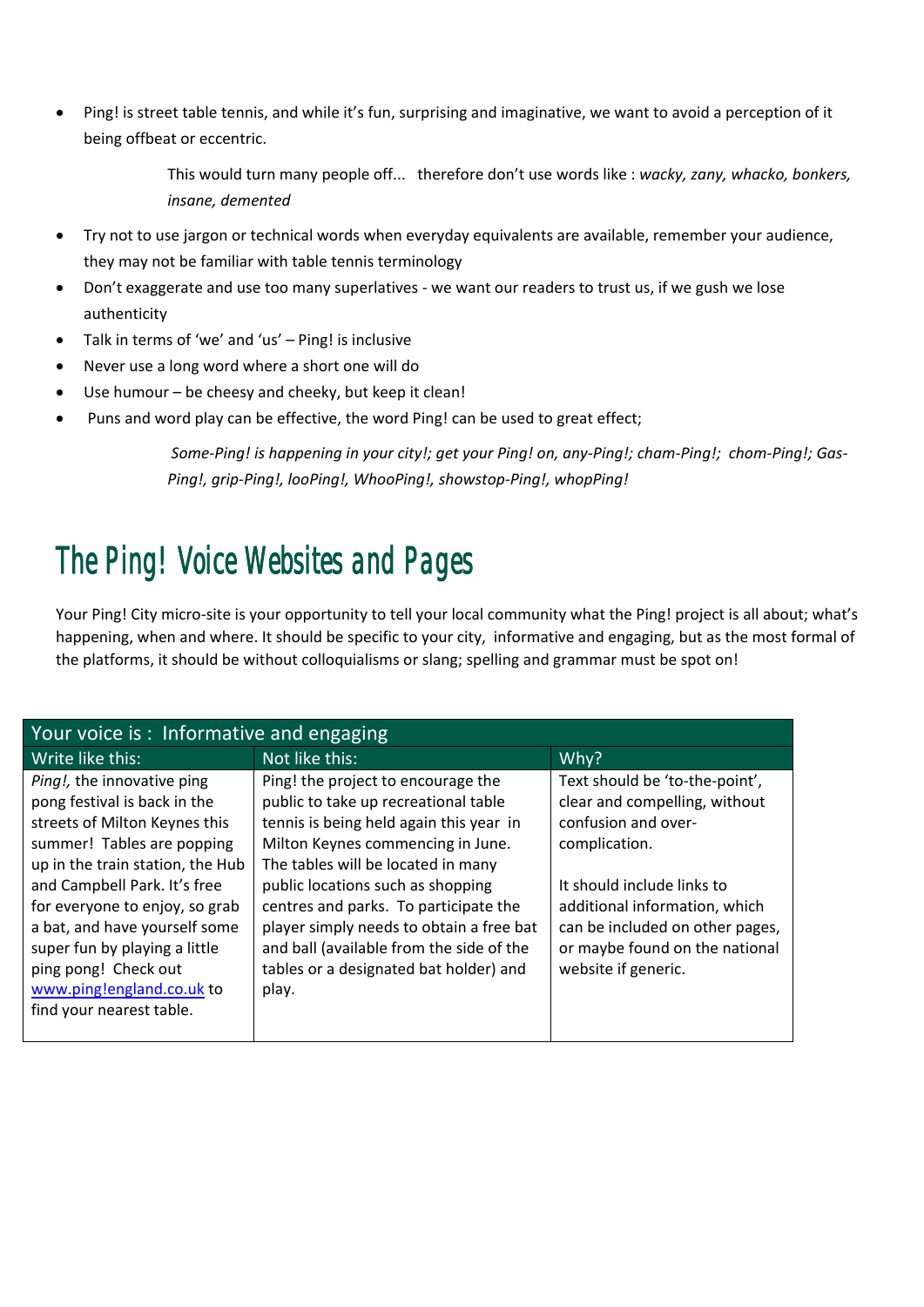# The Ping! Voice Social Media Platforms

Facebook, Twitter and other social media platforms are brilliant ways to encourage the audiences' participation/interaction with you, us and each other, to socialise with other Ping! cities as well as other table tennis organisations, and to grow people's interests in joining in with Ping!

## Facebook

Facebook is the largest social media platform; use it to post news of upcoming events, past events, photos, quirky stories and to share items that aren't directly ping pong related. A fan page is a powerful tool for connecting and interacting with participants and potential participants and for sharing information.

The suggested tone for posting or replying to posts on your Ping! Facebook fan page is less formal than the web page, but without abbreviations and acronyms. Your posts need to appeal to every genre, sporty/non‐sporty/male and female/ young and old.

| Your voice is: Warm and friendly but a bit cheeky                                                                                                                                            |                                                                                                                                                               |                                                                                        |  |  |
|----------------------------------------------------------------------------------------------------------------------------------------------------------------------------------------------|---------------------------------------------------------------------------------------------------------------------------------------------------------------|----------------------------------------------------------------------------------------|--|--|
| Write like this:                                                                                                                                                                             | Not like this:                                                                                                                                                | Why?                                                                                   |  |  |
| The sun shined, the ice<br>creams were melting, and<br>Ping! launched in an<br>sensational way yesterday at<br>the Piazza. Lots of fun was<br>had by all and some great<br>ping pong played! | Yesterday saw the launch of<br>Plymouth's Ping! festival at<br>the Piazza. There were<br>plenty of willing participants<br>and the day was a huge<br>success. | Informal but easy reading,<br>compels reader to find out<br>more. Invokes an interest. |  |  |

## **Twitter**

Twitter is the most informal medium, a colloquial tone can be used but it still needs to be encouraging and welcoming. Write a Tweet like you're having a conversation with a good friend.

This is also your chance to show off your own brand of humour and razor wit. People use Twitter as a form of entertainment, so try to keep them entertained!

Funny, helpful, newsworthy or inspiring content encourages people to re-tweet. The most retweeted content tends to contain links, pictures, videos or quotes. Paste a link of any length into the Tweet box and it will automatically be shortened to fit the 140 character limit.

The best way to engage your followers is to ask questions. Then show people you're listening by responding.

| Your voice is: Fun, playful and entertaining                                                                                            |                                                                              |                                                                                    |  |  |
|-----------------------------------------------------------------------------------------------------------------------------------------|------------------------------------------------------------------------------|------------------------------------------------------------------------------------|--|--|
| Write like this:                                                                                                                        | Not like this:                                                               | Why?                                                                               |  |  |
| Get down to<br>#plymouth_piazza and check<br>out the #freepingpong action<br>this weekend! #Ping2015<br>#Pingfestival<br>@ping plymouth | Ping! will be taking place at<br>the Plymouth Piazza this<br>coming weekend. | Informal, welcoming, uses<br>hash tags to gain followers<br>and engage with people |  |  |